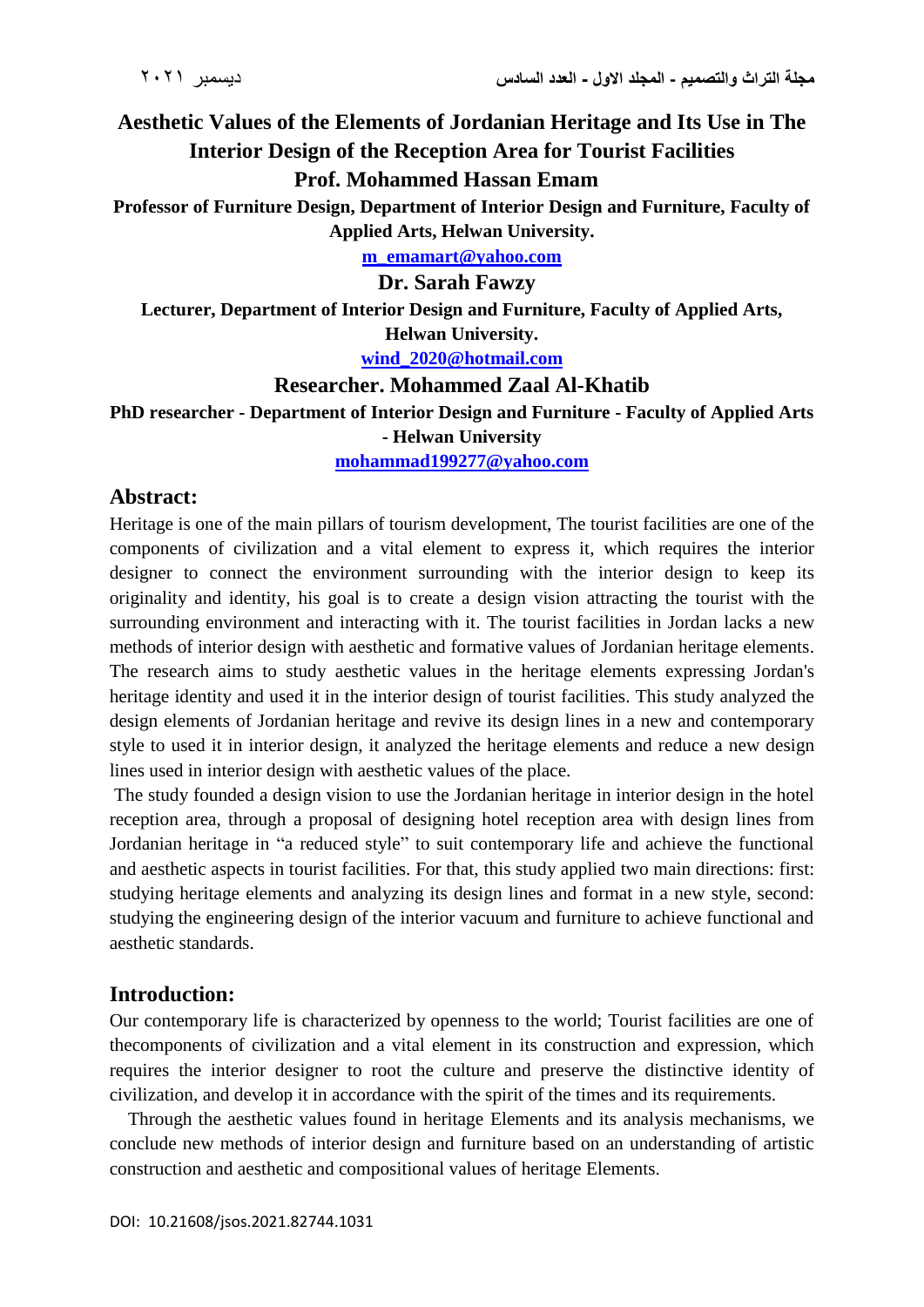### **problem Of Reasarch:**

The lack of new methods of interior design and furniture with aesthetic and formative values of heritage vocabulary reflects the identity of Jordanian heritage, which has negatively affected the development of cultural awareness of Jordanian heritage.

## **Objective Of Reasarch:**

 The research aims to study aesthetic values in the heritage Elements expressing Jordan's heritage identity and employ it in interior design and furniture for tourist facilities, to develop cultural awareness and aesthetic sense of the identity of Jordanian heritage.

# **Resarch Importance:**

The importance of research lies in linking the research problem to the realities of contemporary life in Jordan, which tends to establish tourist facilities, but lacks the aesthetic and compositional values of Jordanian heritage Elements.

# **Resarch Limits:**

1- Time limits: modern tourist facilities during the period (2008-2018).

2- Spatial boundaries: Applying the results of the study to a tourist facility in Petra.

# **Methodology:**

The research follows the historical, descriptive, analytical and applied approach to exploring the elements of the research problem, to find a design vision to employ the aesthetic values of Jordanian heritage in interior design and furniture in the hotel reception area.

# **Keywords**:

Value, Jordanian Heritage, Interior Design.

# **Theoretical framework:**

The first axis: study of the location of petra city (topography - historically - architecturally) The geographical location of Petra: Petra is located in the gathering of Wadi Musa within the Petra Brigade of Maan province, 225 km south of the Jordanian capital Amman, the brigade is located on the western side of Maan province and is far from it (36 km), and is located at the extension of the Range of The Shira Mountains overlooking On the Wadi Araba; its sloping geographical nature, surrounded by mountains within an area of approximately 900 m2, characterized by its location along a long line (37.35 east), latitude (19.30 north), average between major trade routes Arriving from Egypt and the Arabian Peninsula to the south; to Damascus to the north; and from the Arabian Gulf to the east to the Mediterranean coast to the west.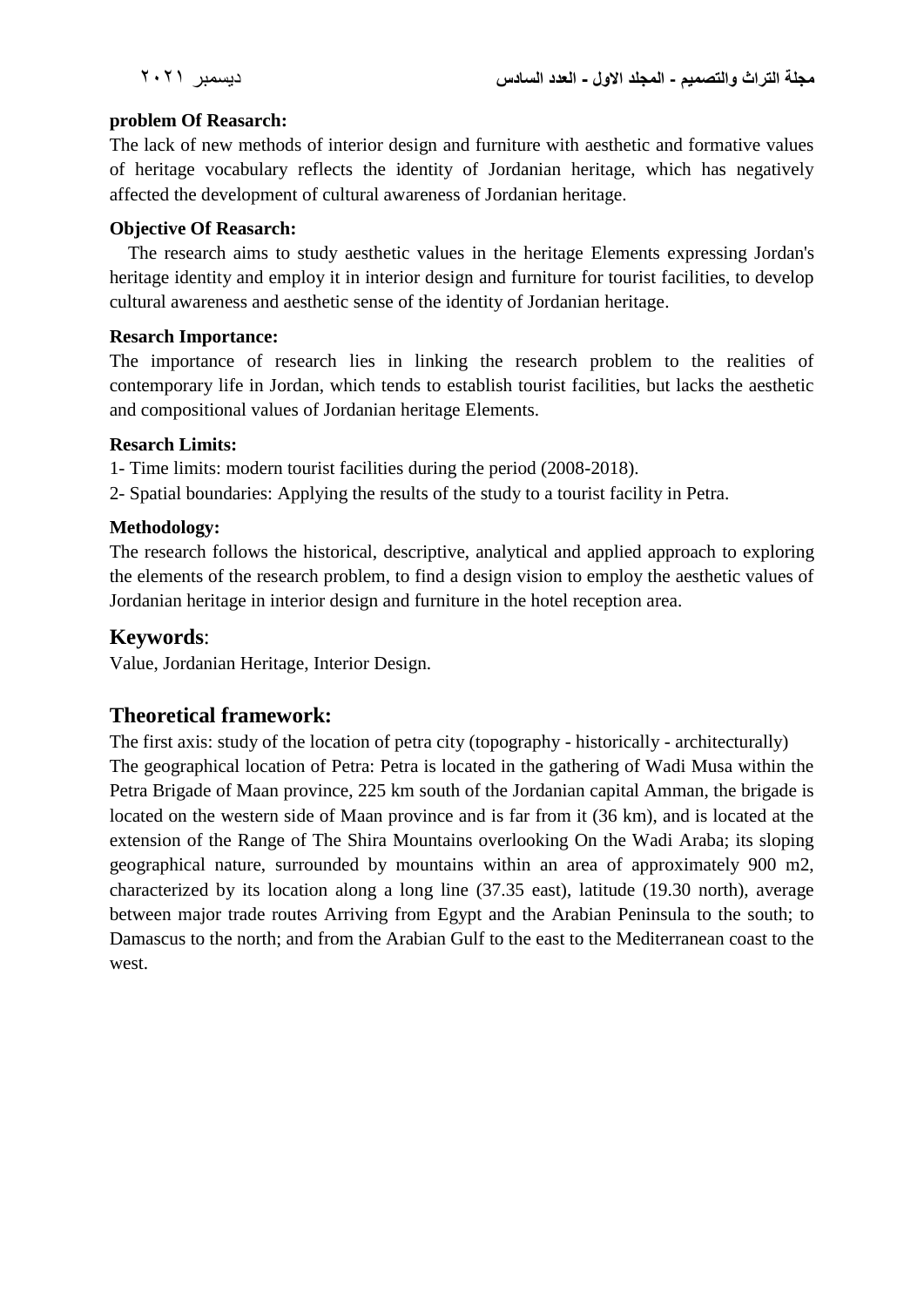

**Form (1) shows Jordan's position for its neighbours And the location of Petra city for the provinces of the Kingdom of Jordan [https://www.arab-ency.com/\\_/details.php?full=1&nid=14622](https://www.arab-ency.com/_/details.php?full=1&nid=14622)**

# **The second axis: the study of aesthetic value in Jordanian heritage Elements: 1- The concept of heritage:**

Linguistically, heritage is what we inherited from the ancestors;

The term is a dynamic reference and a positive means of growth and change, and heritage is a collective memory of each local area or society that cannot be replaced, represents an important base for development and prosperity at the present and future time, and must include many collective aspects of society that can be transferred from generation to generation to ensure the continuity of desirable community practices.

 Architectural heritage is not only linked to a collection of ancient architectural elements, but are experiences and experiences accumulated knowledge and knowledge, produced a building of value that respects environmental, cultural and social privacy.

### **3- The concept of value in heritage Elements:**

3.1- Value in language: the word value used in our contemporary life indicates the name of the type of act "rise", meaning stop, moderate, erect, reach and level).

 In Arabic, the origin of the value is the W, and it is said: I did the thing in calendar, and the baggage was adjusted to that which is, the value of the price at which it resists the baggage, i.e. it acts, and in the intermediate dictionary the value of the object is its value, and the value of the object is its price.

3.2. Value in terminology: it is defined as the main pillar in the cultural construction of civilized societies, and has principles and foundations originating from the Qur'an and sunnah that man is represented and committed to.

### **4. Aesthetic value:**

 Includes characteristics and features through which the traditional building becomes an important element in spiritual terms; or national; or cultural, the community sees heritage buildings as a source of pride or a symbol of local urban culture, and the aesthetics of the past derive their value from themselves and the importance of heritage sites stems from the importance of old buildings with rare vocabulary and heritage elements derived from their originality and skill of manufacture, and aesthetic value is the most objective criterion for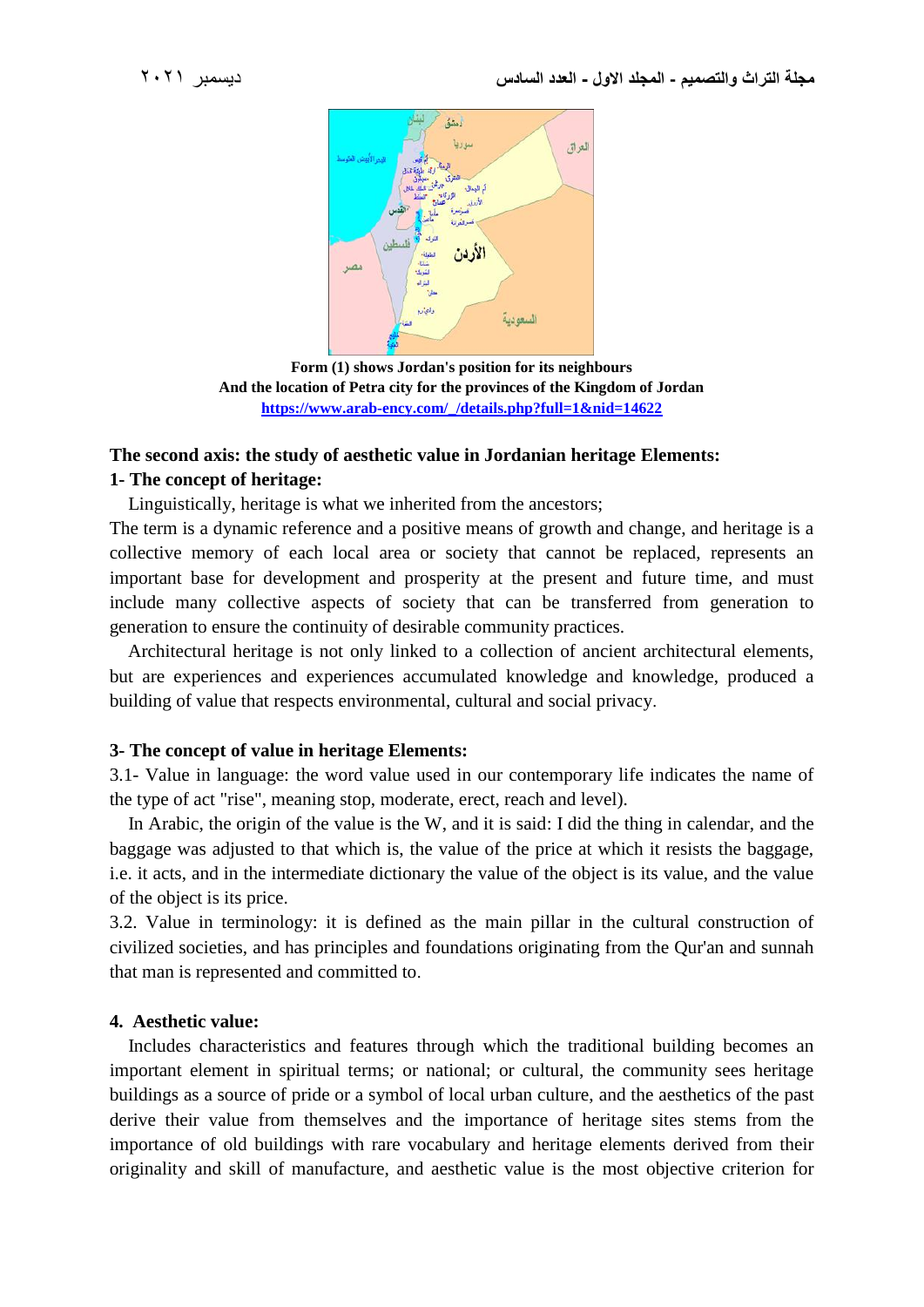determining importance, in terms of their association with cultural background and personal taste; For urban heritage sites, heritage buildings and historic cities are an aesthetic work, a value that reflects the culture of the community through the design of the building, the level of craftsmanship in it and the quality of the materials used in its construction, and we will learn about the aesthetic values and their characteristics in the compositions of the form in the heritage vocabulary, as follows:

4.1. Abstraction: In art and design, it is intended to keep the designer away from representing nature as it is in its forms and directions; to extract the essence from the natural form; to present it in a new way to obtain artistic results through form, calligraphy and color, and to reach the content and fundamental value of the place of natural form, whether it is a comprehensive geometric abstraction or in part by simplifying the arches and curves, it gives inspiration to the content of the idea underlying the artwork; which reflects the desired goal of abstraction.



**Form (2) The façade of the monastery illustrates one of petra's heritage vocabulary with geometric shapes inspired by an abstract style to employ them with interior design elements**

4.2. Balance and stability: Balance is one of the most important foundations of design and has an important role in evaluating the artwork, achieves visual comfort for the viewer when the artwork is balanced and stable, and the feeling of balance is achieved when the design is divided into two equal parts; each section is equal to the second in terms of design lines or mass size, and the design is in a state of comfortable stability according to the rules of visual perception.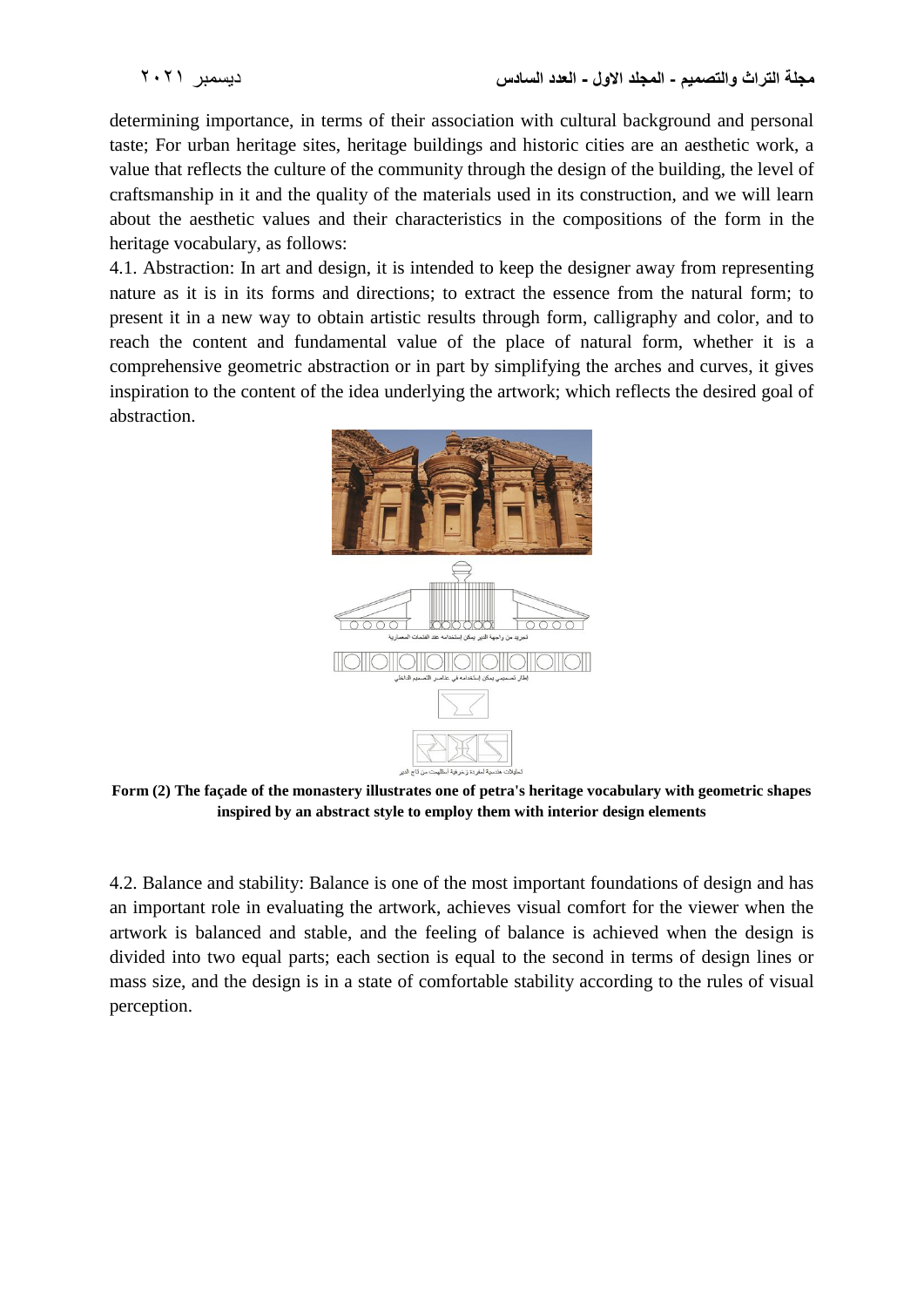

**Form (10) shows an engineering analysis of the heritage mahbash that shows the value of the similar balance in the design lines**

### • **Application framework:**

 In this study we find a design vision to revive and employ the aesthetic values of the vocabulary expressing Jordan's heritage identity in interior design and furniture through the application in the reception area of one of the tourist facilities in Petra, to develop cultural awareness and aesthetic sense of the identity of Jordanian heritage.

 Below we will present perspective footage to illustrate the idea of the proposed design of the hotel reception area of a tourist facility in Petra.



Image (1) A perspective snapshot of the reception counter area in one of the tourist facilities in Petra city explains the inspiration of the vocabulary of heritage and its employment in the elements of design, the counter was designed in the form of a carved block inspired by the idea of sculpture from petra city, and was directly employed for heritage columns with the cranes used in the interface of Petra in a simple and simple style of the background of the counter as an element of sovereignty and attention of the visitor, as well as the design of the ceiling and floor of the popular rug lines, which achieved symmetry between the ceiling and the floor, A decoration of the vault crown was used, analyzed and formed to produce new design lines that were used as walls binding. Search results: